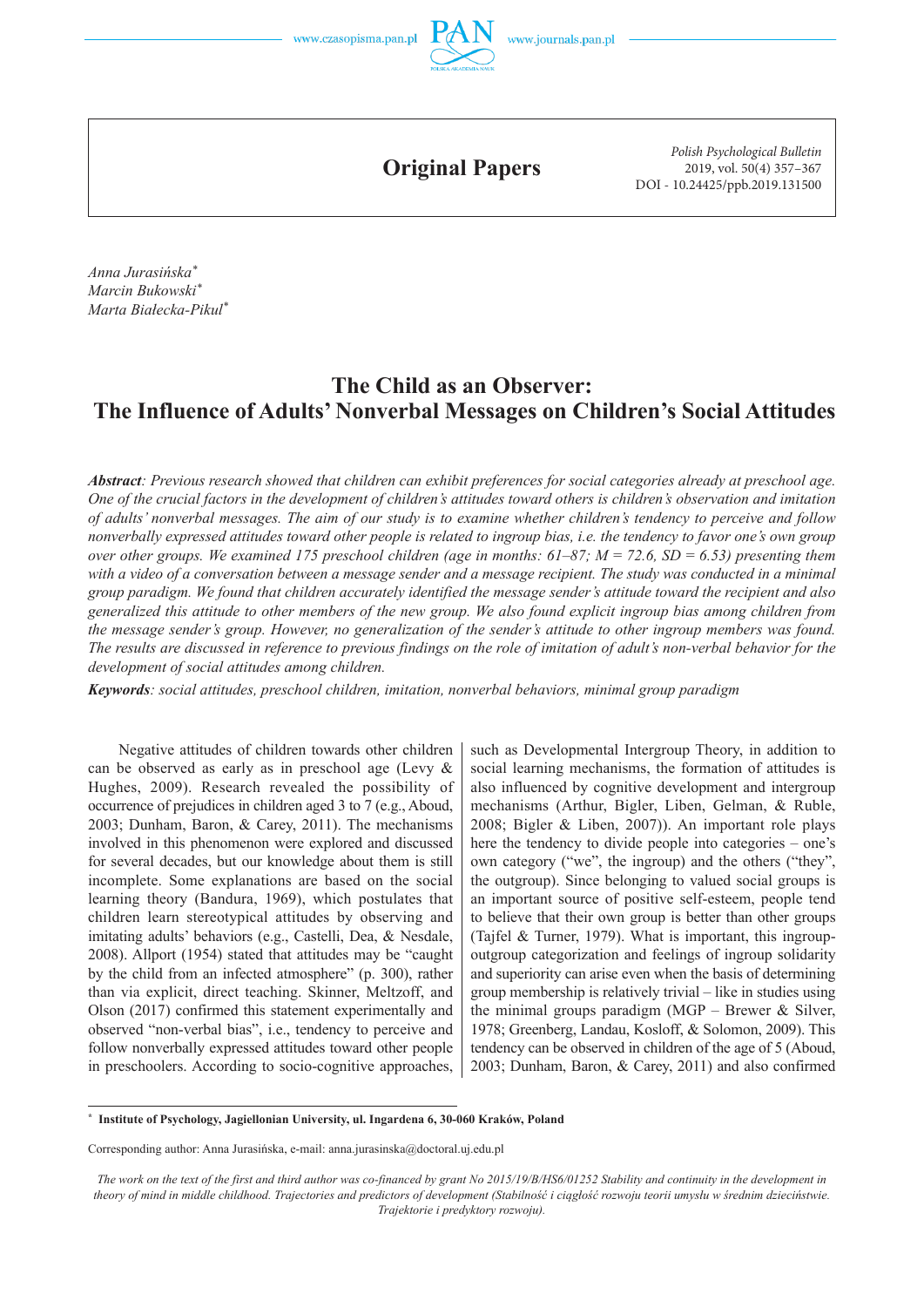

358 *Anna Jurasińska, Marcin Bukowski, Marta Białecka-Pikul*

in experimental studies conducted in MGP (Patterson & Bigler, 2006). A preference for one's own group is a primary phenomenon and does not have to be associated with hostility towards members of outgroups (Brewer, 1999).

Building on this knowledge, in our research, we aimed to test, whether children perceive and imitate adults' non-verbal bias when the salient ingroup–outgroup categorization is arbitrary and artificial. Therefore, we conducted the study in MGP (Brewer & Silver, 1978; Brown, Tajfel, & Turner, 1980), using two newly created social groups – the red and the yellow group. Because arbitrary and artificial categories do not refer to any existing, significant social groups, they allow to study the basic mechanisms of shaping new social attitudes in isolation from previous experience, knowledge and evaluation of the perceived person. On the other hand, artificial categories are less salient and do not refer to the main characteristics of people, so in this case the formation of attitudes requires finding meaning in an arbitrary feature and making an inference about it, which might be more cognitively demanding for the child.

The experimental design was inspired by a paradigm developed by Castelli and colleagues (2008). They studied the influence of adults' nonverbal behaviors on preschool children's racial attitudes. In two experiments they showed children (age 3–6) a video of a conversation between two actors from two racial groups: a black one (target) and a white one (model). In the first experiment, they manipulated the valence of a model's verbal (positive vs. neutral) and nonverbal behavior (easiness vs. distance). The results showed that children easily perceived the nonverbal behaviors of the white model. Moreover, independently of what was conveyed verbally, their attitudes toward the black actor were strongly affected by a negative nonverbal message (i.e., uneasiness, distance, avoiding eye contact). In the second experiment, the researchers additionally examined whether children generalize their attitudes based on a nonverbal negative message to a new black target. In the negative message condition, children's attitudes toward the new (not present in the video) black race target were significantly less positive than in the positive message condition. Castelli et al. (2008) concluded that social attitudes may be transmitted to children through adults' behavior during interaction. Nevertheless, this study did not take into account that processes related to ingroup– outgroup categorization may also play significant roles in children's acquisition of attitudes toward groups. Like we suggested earlier, we believe that to find the mechanism of social attitudes development in children, their ability to perceive nonverbal messages and to use these messages to regulate their own behavior should not be considered independently from group identification processes. In our study, drawing on the developmental intergroup theory (Arthur et al., 2008; Bigler & Liben, 2007), we aimed to test the influence of ingroup bias on attitudes developed by children. We activated the intergroup context (i.e., ingroup vs. outgroup distinction) using the MGP (Brewer & Silver, 1978; Brown, Tajfel, & Turner, 1980) by creating two novel groups.

## **Perception of Adults' Behaviors and the Development of Attitudes in Children**

Nonverbal communication may be more important than verbal communication in the development of attitudes in children (Castelli, Dea, & Nesdale, 2008; Weisbuch & Ambady, 2008). This observation stems from the fact that nonverbal behaviors, as opposed to verbal ones, are displayed continually, during every interaction with the child, and appear ontogenetically earlier in development, being the basis of communication with adults, which precedes language communication (Weisbuch & Ambady, 2008). Children, even infants and toddlers, use adults' nonverbal behavior (glances, gestures, facial expressions) not only as signals about how to react but also as feedback about how to regulate their behavior and influence the adult's behavior (for a review, see Stephens & Matthews, 2014). Sensitivity to adults' nonverbal messages does not diminish with age because learning by imitating adults' behaviors is a universal phenomenon or, as some researchers claim, an innate and basic mechanism underlying cultural transmission (Meltzoff & Williamson, 2013; Tomasello, 2002).

Although the claim that imitation is innate is sometimes challenged (see Heyes, 2016), and although researchers still differ in their opinions about what psychological mechanism underlies the process of imitation (Paulus, Hunnius, Vissers, & Bekkering, 2011; Heyes, 2013), or even overimitation (e.g., Lyons, Young, & Keil, 2007; Fridland & Moore, 2015), there is no doubt that imitation is a powerful process – children observe and imitate adults, mimicking expressions, gestures, and behaviors in general. Research also shows that even in 1-year-old children, imitation is modified by numerous factors, e.g., toddlers refrain from imitating an adult's actions if the person performing those actions encounters a negative emotional reaction from a third party (Repacholi & Meltzoff, 2007). Thus, it is reasonable to expect that adults' nonverbal behaviors, especially the emotions expressed nonverbally, will constitute an important guideline for children in the assessment of other people's behaviors and, consequently, also in the development of their social attitudes.

This argument was confirmed by the results provided by Castelli, Dea, and Nesdale (2008), which were described earlier. However, as only attitudes toward members of racial groups, in which children function from birth, were tested, one may suggest these results refer only to the children's attitudes that were already acquired and not newly developed attitudes. Bearing this fact in mind, Skinner, Meltzoff, and Olson (2017) designed two experiments in which children watched a video recording of an actress interacting with two adult targets of novel groups (identified by T-shirts colors). The actor sent positive nonverbal signals to one of these targets and negative signals to the other. The children were asked which target they liked more and which of them should be given a toy (measurement of explicit and implicit attitudes). Researchers also checked which target the children were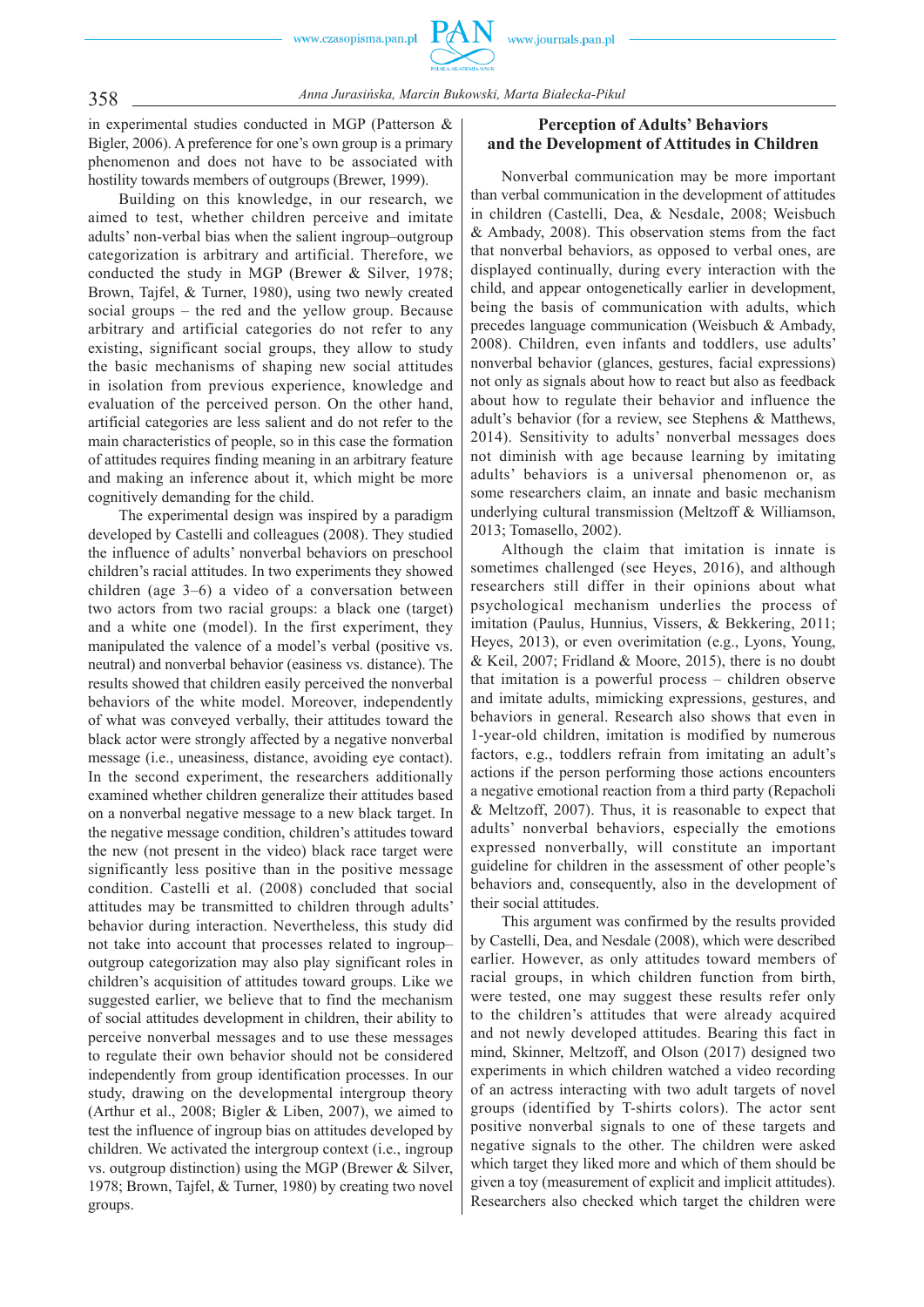www.journals.pan.pl



more eager to imitate and whose neologisms they more readily used. In the second experiment, the researchers measured the children's ability to generalize the attitude to the other targets of the groups not presented in the videos. It turned out that the children liked the target of a positive message significantly more than the target of a negative message and that they used the words used by that person more readily. They were also more eager to imitate the person belonging to the group receiving a positive message (Skinner, Meltzoff, & Olson, 2017). Concluding, the authors stated that exposure to nonverbal bias could be a mechanism for the spread of social bias. Nevertheless, we must add that when we aim to find the mechanism of social attitudes development in children, their ability to perceive nonverbal messages and to use these messages to regulate their own behavior should not be considered independently

## **The Role of Intergroup Processes in the Development of Attitudes in Children**

from the existing ingroup–outgroup categorization.

An important factor that accounts for the development of stereotypes and prejudice is ingroup bias (Arthur et al., 2008; Bigler & Liben, 2007). It can be observed in children of the age of 5 (Aboud, 2003; Dunham, Baron, & Carey, 2011) and also confirmed in experimental studies conducted in MGP (Brewer & Silver, 1978; Brown, Tajfel, & Turner, 1980). For example, Patterson and Bigler (2006) designed an experiment in which children (aged 3–5) were assigned to novel groups defined by a trivial quality, such as T-shirt color. During the experiment, teachers addressed the children in the experimental group using these new labels and organized work in a manner that emphasized the existence of these two groups. In the control group, by contrast, they ignored the division of children according to color. After three weeks, the experiment revealed the existence of ingroup bias in both groups – significantly higher in the experimental group. Ingroup bias can also modify children's tendency to imitate. For example, Over and Carpenter (2012) found that children are more willing to imitate representatives of the ingroup than representatives of the outgroup; this makes it reasonable to expect that children will also be more willing to adopt the model's social attitude (also one conveyed via nonverbal communication) when the model belongs to their group.

Still, it is worth noting that in the previously discussed studies on the influence of nonverbal communication on the development of attitudes in children, researchers did not manipulate children's membership in novel groups. Thus, we decided to address this important issue in our research by manipulating children's membership in novel social groups, by pseudorandomly assigning them to an artificial "yellow" or to a "red" group.

#### **The Present Study**

The aim of our study is to examine whether children's tendency to perceive and follow nonverbally expressed attitudes toward other people is related to ingroup bias, i.e.,

the tendency to favor one's own group over other groups. As in Castelli and colleagues (2008), we played two videos to preschool children: a critical (one of two versions of it) and a debriefing. The critical videos presented interactions between two men (both 25 years old) – members of sports teams: a red one and a yellow one. Two actors took part in the videos: a message sender (the person sending the nonverbal signals) and a message recipient (the person receiving the nonverbal signals). The actor from the red team was the message sender, and the actor from the yellow team was the message recipient. The examined children were observers of the interaction between the message sender and message recipient. We manipulated the two variables: the nonverbal message (positive vs. negative) that was presented by the message sender and the children's membership in particular groups (children were pseudorandomly assigned to a "red" or to a "yellow" group). We assumed that the children would be sensitive to nonverbal manipulation – that they would assess the message sender's attitude (the red group member) to the message recipient (the yellow group member) as more negative in the case of a negative message compared to the positive message condition. Moreover, we assumed that the children would develop a more negative personal attitude toward the message recipient in the case of a negative message compared to the positive message condition. We also expected that the attitude developed toward one representative of a particular group would be generalized to its other members. Importantly, we aimed to find whether children's tendency to perceive and follow nonverbally expressed attitudes toward other people, was affected by ingroup bias (more positive evaluation of one's own group than the outgroup). We assumed that the children would exhibit ingroup bias, manifesting this bias both explicitly and implicitly. To check it we used both – explicit attitude scales and an implicit attitude measure (choosing a yellow or a red sticker). We expected that children will choose stickers in the color of their own group. Due to the fact, that gender differences in sensitivity to non-verbal communication (especially in emotions communication) and knowledge about nonverbal cues have been the subject of a number of studies, many of which pointed to the predominance of women in this area (e.g., Hall, 1978; Noller, 1986; Rosip & Hall, 2004), we also decided to perform an exploratory analysis of data in terms of the possible relationship between the children's gender and the attitudes they developed.

#### **Method**

#### **Participants**

The study was conducted in six nursery schools in Cracow, Poland. The participants included 184 children ages 61–87 months (*M* = 72.6, *SD* = 6.53). The scores of nine children were rejected due to their refusal to wear a T-shirt (five children), refusal to answer the questions (three children), and age (one child was significantly younger). In the analyses, we took into account the scores of 175 children (100 boys and 75 girls). Prior to the study, we collected parents' written consent for each child to take part in it and asked the children to express their consent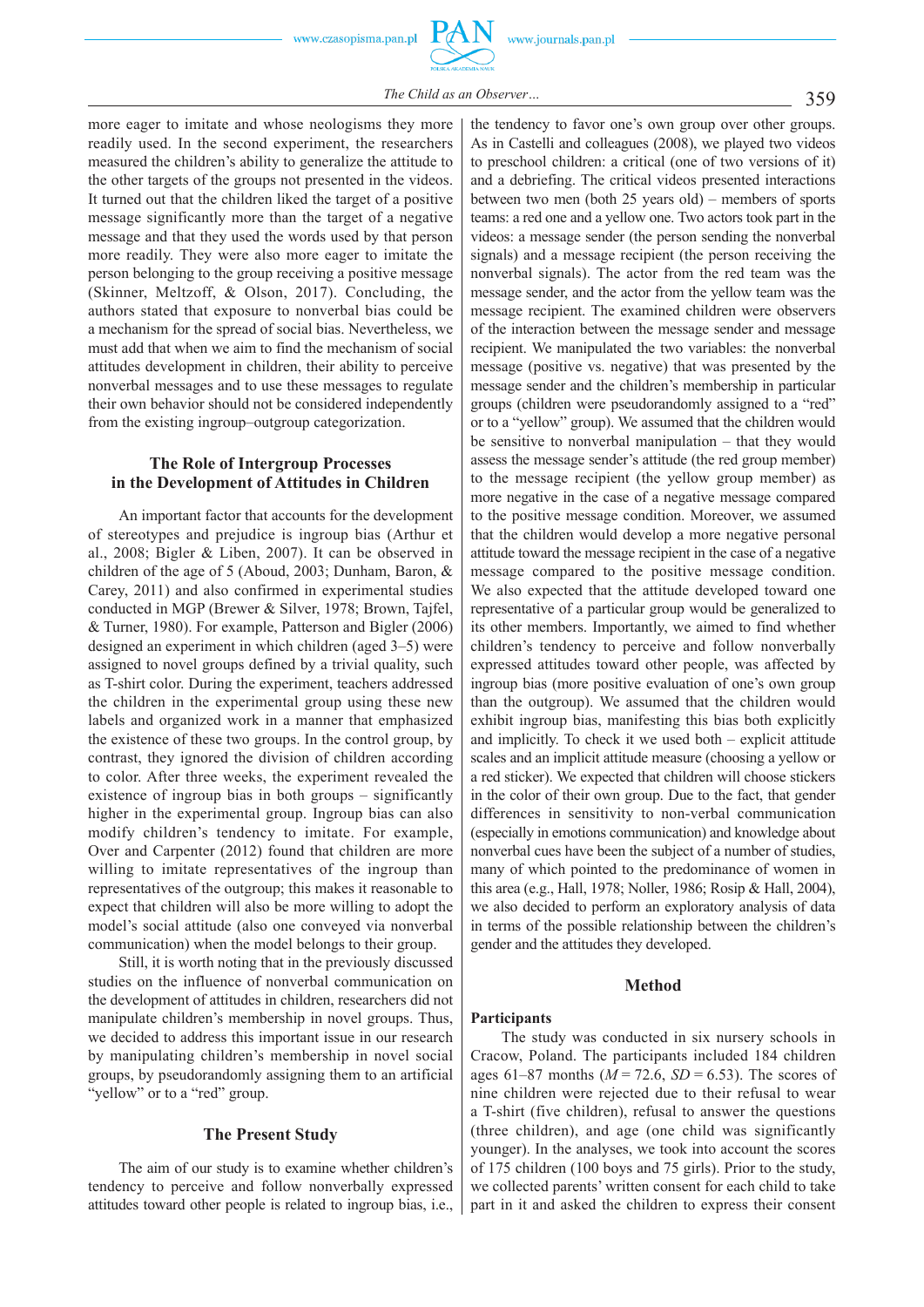

360 *Anna Jurasińska, Marcin Bukowski, Marta Białecka-Pikul*

orally. We pseudorandomly assigned each of the children to one of six groups, based on the configuration of two variables: nonverbal message valence (positive, negative) and the child's membership in a particular group (message sender's group, message recipient's group, no group membership). During the process of collecting data we controlled for the number of valid cases in each of the six groups to avoid unequal group sizes.

#### **Materials and Procedure**

#### *Nonverbal message manipulation*

We used three videos in the study (two versions of the experimental video (26 sec) and a debriefing video (20 sec)). The experimental videos differed in terms of nonverbal message valence (negative vs. positive), accompanied by a uniform, neutral verbal message (which was, however, a labeling message stressing the fact of belonging to a group – see Appendix 1). In the nonverbal positive video, the message sender shook the message recipient's hand firmly; during the conversation, his voice had a pleasant tone; he stood close to the yellow actor, facing him, leaning toward him, and maintaining eye contact with him. In the nonverbal negative video, the message sender shook the yellow actor's hand loosely; during the conversation, his voice had an unpleasant tone; he stood at a distance from the message recipient, sideways, with his arms folded, leaning away from the recipient, and he avoided eye contact with him. We applied the same type of nonverbal cues as used by Castelli and colleagues (2008). In the debriefing video presented to all children at the end of the study, the actors explained that they had just pretended not to know each other and that, in reality, they were good friends.

#### *Measures*

We used a scale measuring how children assessed the actors' mutual attitudes and their own attitudes toward the message sender (a representative of the red group in the video), the message recipient (a representative of the yellow group in the video), and another member of the message recipient's group (yellow). This measure consisted of 22 questions. The children answered them on a 4-point scale presented to them by the researcher in a graphic form. The reliabilities of all scales are depicted in Table 1. All questions are presented in Appendix 2.

We also used an additional measure of the children's assessment of the actors' attitudes toward each other. The children were asked to decide how many out of 15 candies one of the actors would like to give to the other one. We also introduced a measure of implicit ingroup bias – at the end of the study, the children were asked to choose one of four stickers for themselves. We used two yellow stickers (the star and the heart) and two red stickers (the star and the heart). All stickers were about 1 cm and were different only in shape and/or color.

| <b>Variable</b>                           | <b>Definition</b>                                                                                                                                           | <b>Measures</b>                                                                                                                                                      | Reliability<br>of the scales* |
|-------------------------------------------|-------------------------------------------------------------------------------------------------------------------------------------------------------------|----------------------------------------------------------------------------------------------------------------------------------------------------------------------|-------------------------------|
| perception of<br>interaction              | children's assessment of the<br>actors' attitudes toward each<br>other depending on message<br>valence                                                      | answers to 2 questions (question<br>number: 1, 3) concerning the message<br>sender's attitude toward the message<br>recipient                                        | $r = .70, p < .001$           |
|                                           |                                                                                                                                                             | answers to 2 questions (questions numbers:<br>2, 4) concerning the message recipient's<br>attitude toward the message sender                                         | $r = .56, p < .001$           |
| perceived attitude<br>generalization      | children's assessment of the<br>message sender's attitude<br>toward different member<br>of the message recipient's<br>group depending on message<br>valence | answers to 3 questions (questions)<br>numbers: $5, 6, 7$ concerning the message<br>sender's attitude toward the different<br>member of the message recipient's group | Cronbach's $\alpha$ = .79     |
| toward each other                         | children's perception prediction of the actors'<br>of the actors' attitude sharing behavior toward each<br>other                                            | Candy task: The child decided how many out of 15 candies the<br>message sender would want to give the message recipient (and<br>the other way around)                |                               |
| personal attitude to<br>message sender    | children's declared attitude<br>toward the actors depending<br>on message valence                                                                           | answers to 5 questions numbers: $13-17$ )<br>questions concerning the child's attitudes<br>toward the message sender                                                 | Cronbach's $\alpha$ = .88     |
| personal attitude to<br>message recipient |                                                                                                                                                             | answers to 5 questions (questions<br>numbers: 8-12) concerning the child's<br>attitudes toward the message recipient                                                 | Cronbach's $\alpha$ = .79     |

#### **Table 1. Study Variables, their Definitions, Measures, and the Reliability of the Scales**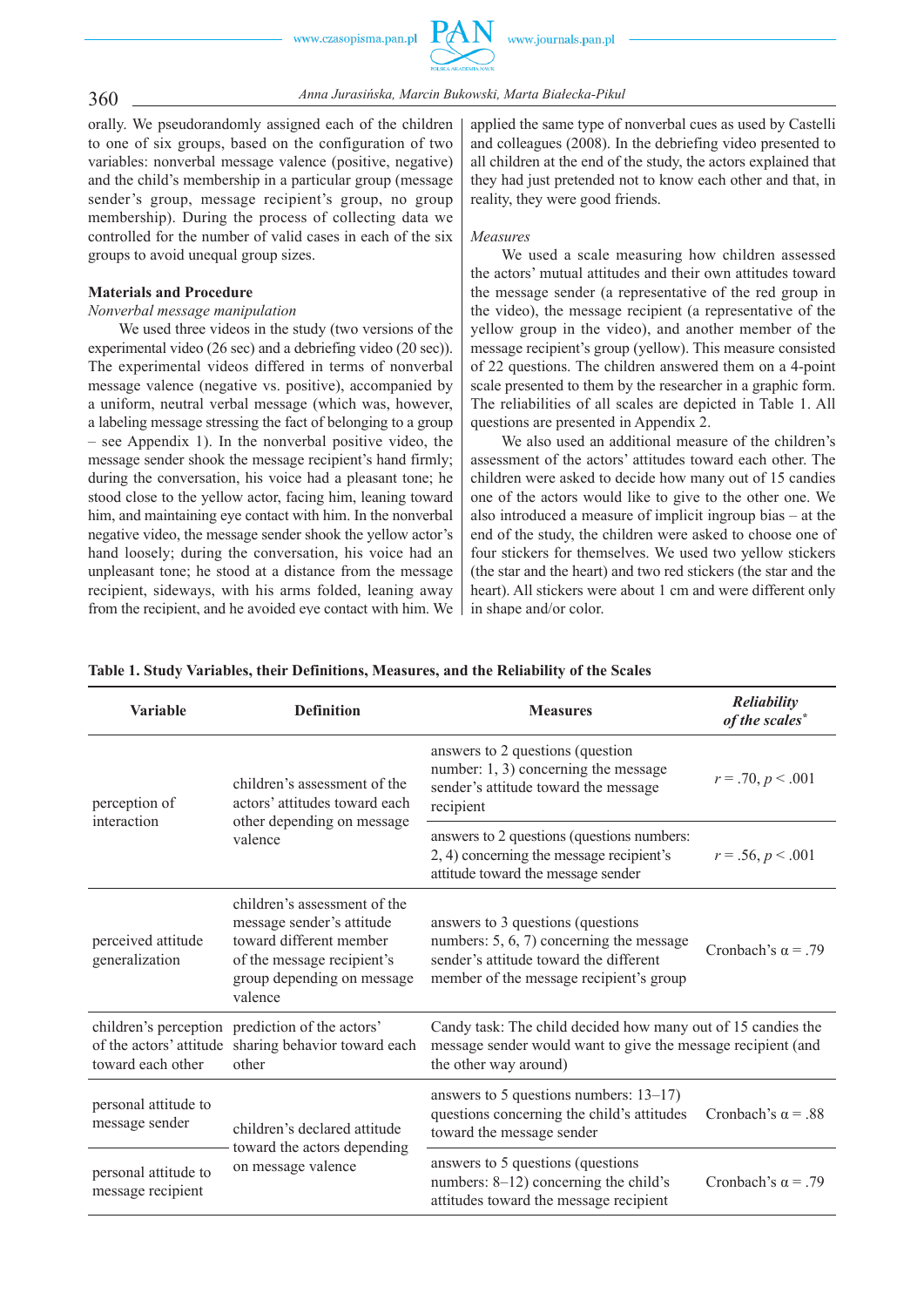The Child as an Observer... 25 361

#### **Table 1 cont.**

| <b>Variable</b>                 | <b>Definition</b>                                                                                                                  | <b>Measures</b>                                                                                                                                         | Reliability<br>of the scales* |
|---------------------------------|------------------------------------------------------------------------------------------------------------------------------------|---------------------------------------------------------------------------------------------------------------------------------------------------------|-------------------------------|
| attitude<br>generalization      | children's declared attitude<br>toward the different member<br>of the message recipient's<br>group depending on message<br>valence | answers to 5 questions (questions)<br>numbers: 18–22) concerning the child's<br>attitudes toward a different member of<br>the message recipient's group | Cronbach's $\alpha$ = .90     |
| explicit intergroup<br>attitude | children's declared attitude<br>toward the characters<br>depending on group<br>membership                                          | answers to 5 questions questions<br>numbers: $13-17$ ) concerning the child's<br>attitudes toward the message sender<br>(red group)                     | Cronbach's $\alpha$ = .88     |
|                                 |                                                                                                                                    | answers to 5 questions (questions)<br>numbers: $8-12$ ) concerning the child's<br>attitudes toward the message recipient<br>(yellow group)              | Cronbach's $\alpha$ = .79     |
| implicit intergroup<br>attitude | the color of the chosen<br>sticker depending on group<br>membership                                                                | Sticker task: the child chose 1 sticker out of 4 (red heart, red<br>star, yellow heart, yellow star)                                                    |                               |

*Note*. <sup>\*</sup> In the case of all scales, the analysis revealed the existence of only one factor (the percentage of explained variance >50%, factor loadings of all questions > .60).

#### *Procedure*

Each child was examined individually. At the beginning, the child was given an instruction (see Appendix 3); then they were shown one experimental video. When the video was over, the child was asked the first four questions. Next, the candy task was administered. After this task, the children were asked the remaining questions (see all questions in Appendix 2). All answers were marked by the researcher on the test sheet immediately after a child answered (verbally, by pointing on the scale or both) to a question. When all answers had been given, the experimenter thanked the child and asked him or her to choose one of the stickers. Finally, the child was shown a debriefing video, and it was explained that the whole game had just been pretending and that there would be no more division into teams.

#### **Results**

Before commencing the main analyses, we checked whether the fact that the children had attended various nursery schools affected the results; because we found no significant effect of this variable, we did not include it in further analyses.

#### **Perception of Interaction**

In order to check the influence of nonverbal message valence and the children's membership in particular groups on their assessment of the characters' attitudes toward one another, we performed a two-factor ANOVA: 2 (Nonverbal Message Valence: positive vs. negative) x 3 (Group Membership: message sender's group vs. message recipient's group vs. none).

**Children's perception of the message sender's attitude toward the message recipient***.* For the dependent variable of the assessment of the sender's attitude toward the recipient, we found a statistically significant main effect of the message valence variable,  $F(1, 169) = 20.70$ ,  $p < .001$ ,  $\eta^2 = .109$ . In the groups with a positive message, the sender's attitude toward the recipient  $(M = 3.43)$ ,  $SD = .71$ ) was rated as significantly more positive than in the groups with a negative message  $(M = 2.83, SD = 1.02)$ . For the other measure of the children's assessment of the message sender's attitude toward the message recipient—prediction of the actors' behavior toward one another—we also found a statistically significant main effect of the message valence variable,  $F(1, 169) = 4.49$ ,  $p = .036$ ,  $\eta^2 = .026$ . In the groups with a positive message, the number of candies given to the message recipient  $(M = 6.24, SD = 2.12)$  was significantly higher than in the groups with a negative message  $(M = 5.46)$ ,  $SD = 2.65$ ).

**Children's perception of the message recipient's attitude toward the message sender.** For the assessment of the message recipient's attitude toward the sender, we found no statistically significant main effects of message valence (attitude rated on the scale:  $F(1, 169) = 2.11$ ,  $p = .148$ ,  $\eta^2 = .012$ ; behavioral measure:  $F(1, 169) = .26$ ,  $p = .614$ ,  $\eta^2 = .002$ ).

**Children's perception of attitude generalization.** For the variable of the children's perception of the message sender's attitude toward another member of the recipient's group, we found a statistically significant main effect of the message valence variable,  $F(1, 169) = 8.02$ ,  $p = .005$ ,  $\eta^2 = .045$ . In the groups with a positive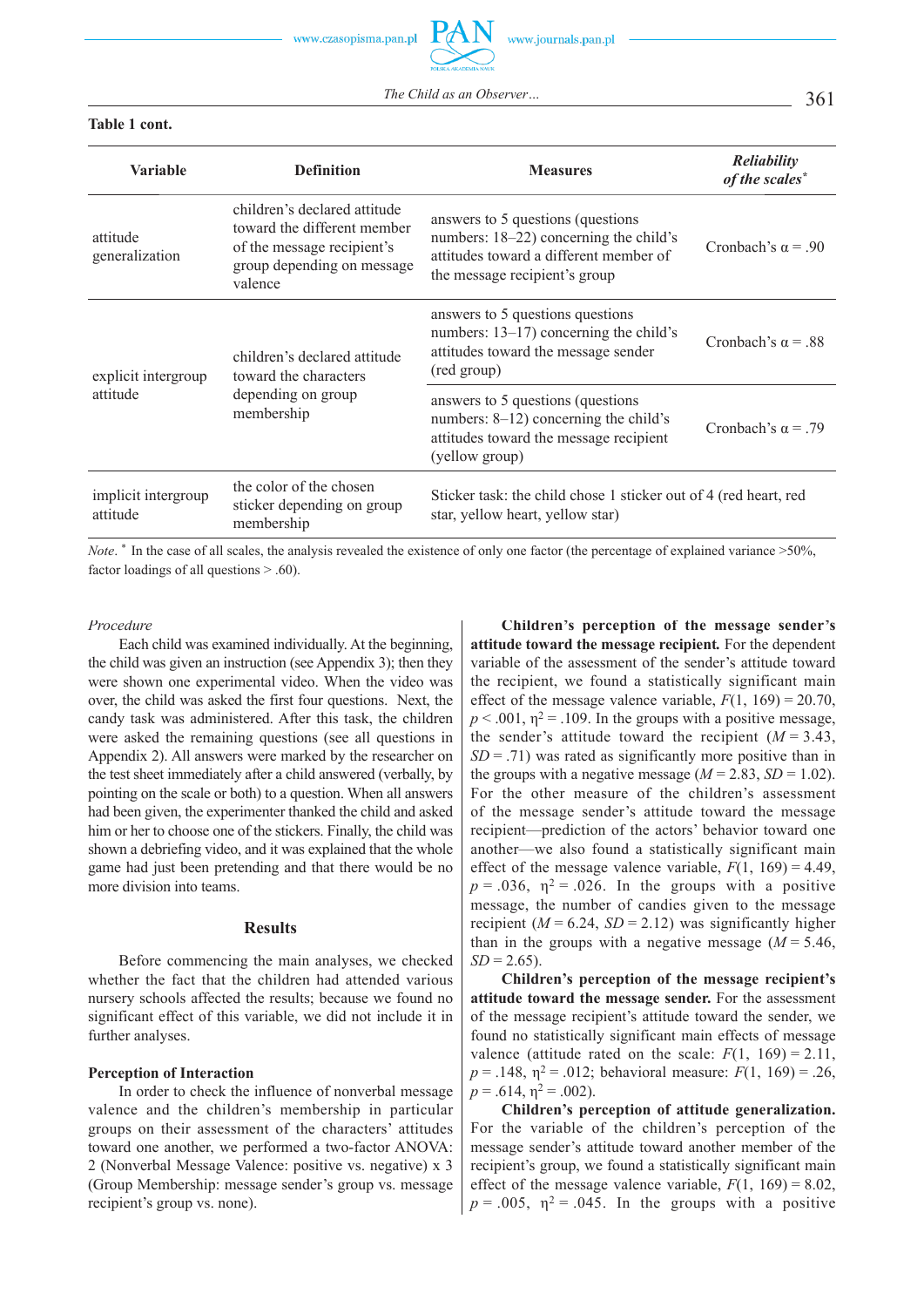

362 *Anna Jurasińska, Marcin Bukowski, Marta Białecka-Pikul*

message, the sender's predicted attitude toward a different representative of the recipient's group ( $M = 3.25$ ,  $SD = .86$ ) was significantly more positive than in the groups with a negative message  $(M = 2.88, SD = .90)$ .

**Children's personal attitudes toward the actors.** In order to test the influence of nonverbal message valence and the children's group membership on their attitudes toward a particular actor, we performed a two-factor ANOVA: 3 (group membership: message sender's group, message recipient's group, none) x 2 (message valence: positive, negative). The results are presented in Figure 1.

**Personal attitude to message recipient.** The main effect of the message valence variable for the child's attitude toward the message recipient was not significant,  $F(1, 169) = 0.71, p = .401, \eta^2 = .004.$ 

**Personal attitude to message sender.** For the child's attitude toward the message sender, we found a statistically significant main effect of the message valence variable, *F*(1, 169) = 7.47,  $p = .007$ ,  $\eta^2 = .042$ . In the groups with a positive message, the children's attitude toward the message sender  $(M = 3.33, SD = .79)$  was significantly more positive than in the groups with a negative message  $(M = 2.98, SD = .91)$ .

**Attitude generalization.** We found no statistically significant main effect of the message valence variable for the child's attitude toward a different member of the message recipient's group,  $F(1, 169) = 0.18$ ,  $p = .669$ ,  $\eta^2 = .001$ .

## **Figure 1***.* **Means for the Child's Attitude Scale Toward an Adult Depending on Message Valence**



 $*$  different from chance at  $p < .05$ . Bars depict standard error.

**Explicit intergroup attitudes.** We found a statistically significant main effect of the group membership variable for the child's attitude toward the message recipient, *F*(2, 169) = 3.70,  $p = .027$ ,  $p^2 = .042$ . Post-hoc tests (a Bonferroni correction for the pairwise comparisons was applied) revealed a statistically significant difference only between the children belonging to the message sender's group and the children not assigned to any group ( $p = .027$ ). The children belonging to the message sender's group (red) exhibited a less positive attitude toward the member of the message recipient's group (yellow)  $(M = 2.95$ ,  $SD = .77$ ) compared to the children who did not belong to any of the groups  $(M = 3.32, SD = .63)$ . We found no difference between the children belonging to the sender's

group  $(M = 2.95, SD = .77)$  and those belonging to the recipient's group ( $M = 3.21$ ,  $SD = .86$ ,  $p = .185$ ). We also found no statistically significant main effect of the group membership variable for the child's attitude toward the message sender,  $F(2, 169) = 2.30$ ,  $p = .104$ ,  $p^2 = .026$ , and for the child's attitude toward a different member of the message recipient's group,  $F(2, 169) = .72$ ,  $p = .490$ ,  $\eta^2$  = .008. The results are presented in Figure 2.

### **Figure 2. Means for the Child's Attitude Scale Toward an Adult Depending on the Group Membership**



different from chance at  $p < .05$ . Bars depict standard error.

In order to test for ingroup bias effects, we additively performed mixed ANOVA: 3 (Group Membership: message sender's group vs. message recipient's group vs. none) x 3 (Target: attitude toward the message sender vs. the message recipient vs. attitude toward a different member of the message recipient's group). Group membership was the between-subject factor, and target was the withinsubject factor. We found a statistically significant effect of the interaction between the group membership and the target:  $F(4, 344) = 5.57$ ,  $p = .001$ ,  $p^2 = .061$ . Children belonging to the red group displayed a significantly more positive attitude toward the actor from the red group (the message sender,  $M = 3.31$ ,  $SD = .77$ ) than toward both actors from the yellow group: the message recipient  $(M = 2.95, SD = .77)$  and the different member of the message recipient's group ( $M = 2.81$ ,  $SD = .94$ ,  $p < .001$ ). Children belonging to the yellow group displayed more positive attitude toward the actor from the yellow group (the message recipient,  $M = 3.21$ ,  $SD = .86$ ) than toward the actor from the red group (the message sender,  $M = 2.97$ ,  $SD = 1.01$ ) but the difference was not significant ( $p = .095$ ). There was a significant difference between attitudes toward the two actors from the yellow group: the message recipient  $(M = 3.21, SD = .86)$  and the different member of the message recipient's group ( $M = 3.00$ ,  $SD = .99$ ;  $p = .012$ ). For children who did not belong to any group (non-group membership), there was a significant difference between attitude toward the two actors from the yellow group: the message recipient and the different member of the message recipient's group  $(p < .001)$ . These children displayed a significantly more positive attitude toward the message recipient  $(M = 3.22, SD = .63)$  than toward a different member of the message recipient's group  $(M = 2.98$ ,  $SD = .95$ ).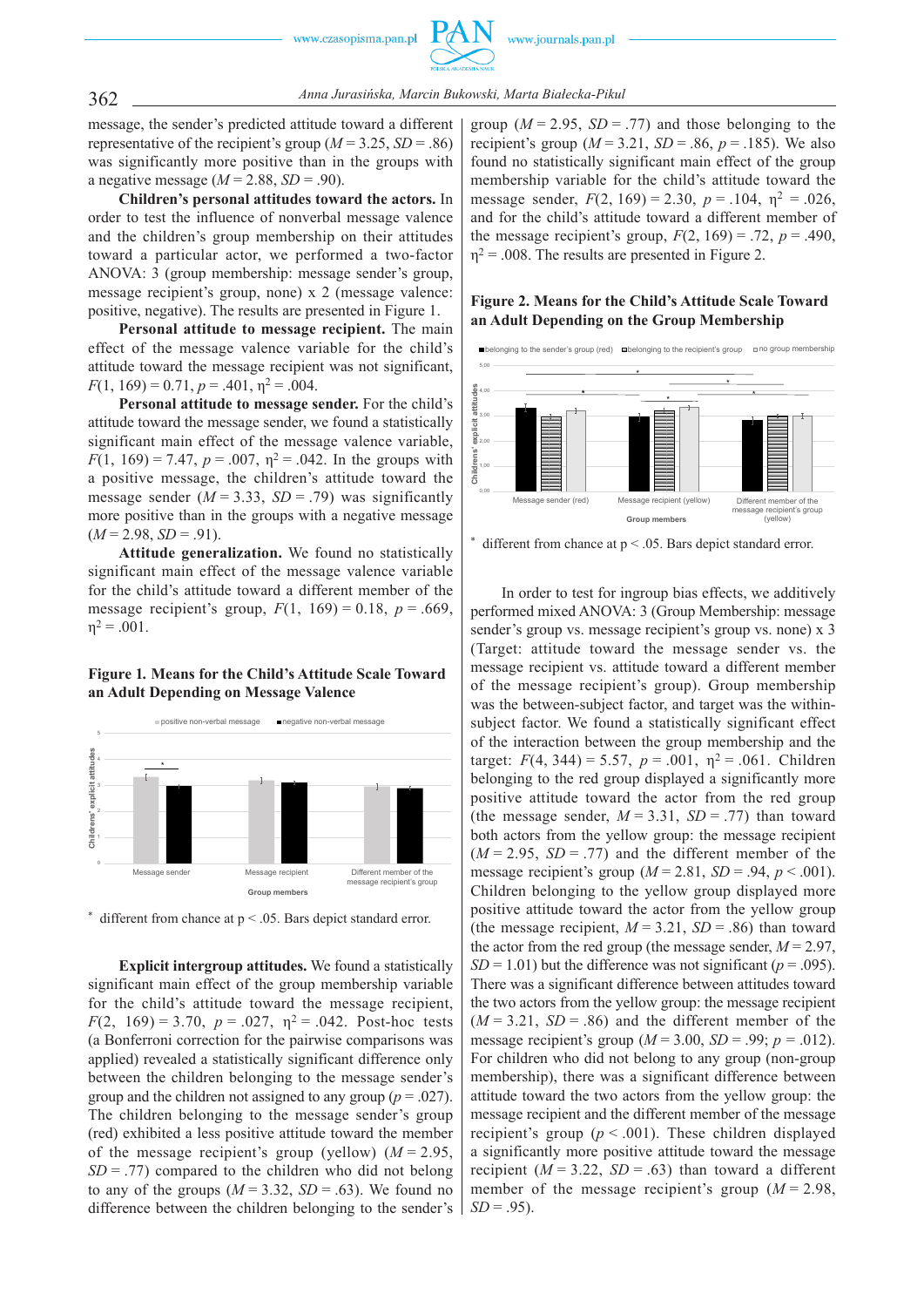**Implicit in-group bias.** The chi-square test revealed no significant relationship between the group membership variable and the color of the sticker the children chose after the study,  $\chi^2(2) = 0.66$ ,  $p = .77$ .

**Interaction between intergroup attitude and nonverbal message.** We found no statistically significant effect of the interaction between the group membership variable and the message valence variable for the following variables: the child's attitude toward the message recipient,  $F(2, 169) = 2.00$ ,  $p = .138$ ,  $\eta^2 = .023$ , the child's attitude toward the message sender,  $F(2, 169) = 1.70$ ,  $p = .186$ ,  $\eta^2$  = .020, and the child's attitude toward another member of the message recipient's group,  $F(2, 169) = 2.04$ ,  $p = .133$ ,  $n^2 = 0.024$ .

#### **Exploratory Analyses: The Relationship Between Children's Declared Attitude Toward the Actors and Children's Gender**

In order to test a possible influence of children's gender on the results presented above, we performed a three-factor ANOVA: 3 (Group Membership: sender's group vs. recipient's group vs. none) x 2 (Message Valence: positive vs. negative) x 2 (Gender: boy vs. girl). It's important to highlight, that both actors (the message sender and the message recipient) were men. For the child's attitude toward the message recipient, the effect of the interaction between the message valence variable and the gender variable was statistically significant, *F*(2, 163) = 4.03,  $p = .046$ ,  $\eta^2 = .024$ . The difference between message valence conditions was significant only for girls,  $F(1, 163) = 4.82$ ,  $p < .03$ ,  $\eta^2 = .029$ . In the groups with a positive message, they exhibited a significantly more positive attitude toward the recipient  $(M = 3.29, SD = .89)$ than in the groups with a negative message  $(M = 2.94$ ,  $SD = .81$ ). Additionally, for the child's attitude toward the message sender, the interaction of message valence and gender turned out to be significant,  $F(1, 163) = 4.97$ ,  $p = .027$ ,  $\eta^2 = .030$ . The analysis of simple effects (a Bonferroni correction for the pairwise comparisons was applied) revealed a statistically significant difference between the groups, depending on message valence for girls (positive message:  $M = 3.47$ ,  $SD = .74$ ; negative message:  $M = 2.81$ ,  $SD = .91$ ,  $F(1, 163) = 11.50$ ,  $p = .001$ ,  $\eta^2 = .066$ ), and a non-significant effect for boys ( $p = .601$ ).

#### **Discussion**

The aim of our study was to examine children's tendency to perceive and follow nonverbally expressed attitudes toward other people is related to ingroup bias, i.e., the tendency to favor one's own group over other groups. Like in previous studies (Castelli, Dea, & Nesdale, 2008; Skinner, Meltzoff, & Olson, 2017), we showed that children were not only sensitive to a nonverbal signal (accurately identifying the message sender's attitude toward the message recipient) but also linked it with the actors' group membership. Importantly, in our study, in contrast to the one performed by Castelli and colleagues (Castelli et al., 2008), this phenomenon was demonstrated when group

membership was based on a trivial distinction, not on meaningful social category (race). Children expected that the attitude displayed during the conversation would also manifest itself in other behaviors (we have demonstrated the influence of message valence on the behavioral measure of the assessment of the actors' attitudes toward one another) and toward other members of the group (attitude generalization was predicted by the children). This result is consistent with the research of Castelli and colleagues, which highlights the strong influence of nonverbal messages on children's perception of other people's social attitudes (Castelli, Dea, & Nesdale, 2008).

Based on the results of previous studies (Castelli, Dea, & Nesdale, 2008; Skinner, Meltzoff, & Olson, 2017) and bearing in mind the strength of the imitation process (e.g., Meltzoff & Williamson, 2013), we hypothesized that the children would not only be sensitive to the applied nonverbal message manipulation but would also imitate the message sender's negative attitude toward the message recipient. We did not, however, find significant differences in the attitudes toward the message recipient between children influenced by a negative vs. positive nonverbal message. This result shows that despite the fact that the children who participated in this study read and understood the message sender's attitude correctly, their own attitude toward the message recipient and his group was not affected by it. This can be caused by the fact that artificial categories compared with meaningful social categories like race are less salient and do not refer to the main characteristics of people, so in this case, the formation of attitudes requires finding meaning in an arbitrary feature and making an inference about it. It is important to highlight that generally children's explicit attitudes toward both actors were relatively positive (2,29–3,32 in 4 points scale), which can be based on a conventional norm of being nice to others, which children learn via socialization (Greener & Crick, 1999; Tisak, Holub, & Tisak, 2007). Probably to break this norm and form their own attitudes children need a longer and more explicit exposure to nonverbal behaviors. An absence of the attitudes imitation effect can be also associated with the message sender's characteristics. Our results show that message valence had a crucial influence on children's declared attitudes toward the message sender. This probably indicates that the sender, due to his behavior, was perceived as an unfriendly and unpleasant person (not only toward the message recipient). This interpretation is consistent with the results of a study reported by Abramovitch and Daly (1978) in which children aged 4–5 showed a more positive attitude toward individuals displaying positive nonverbal behavior than toward people manifesting negative nonverbal behavior. Given the influence of the model's credibility on the strength of children's imitation, as demonstrated in the research (Zmyj, Buttelmann, Carpenter, & Daum, 2010), it is legitimate to expect that the dislike of the message sender made children refrain from imitating his attitude toward the recipient.

As noted before, to test intergroup attitudes, we introduced a manipulation of children's membership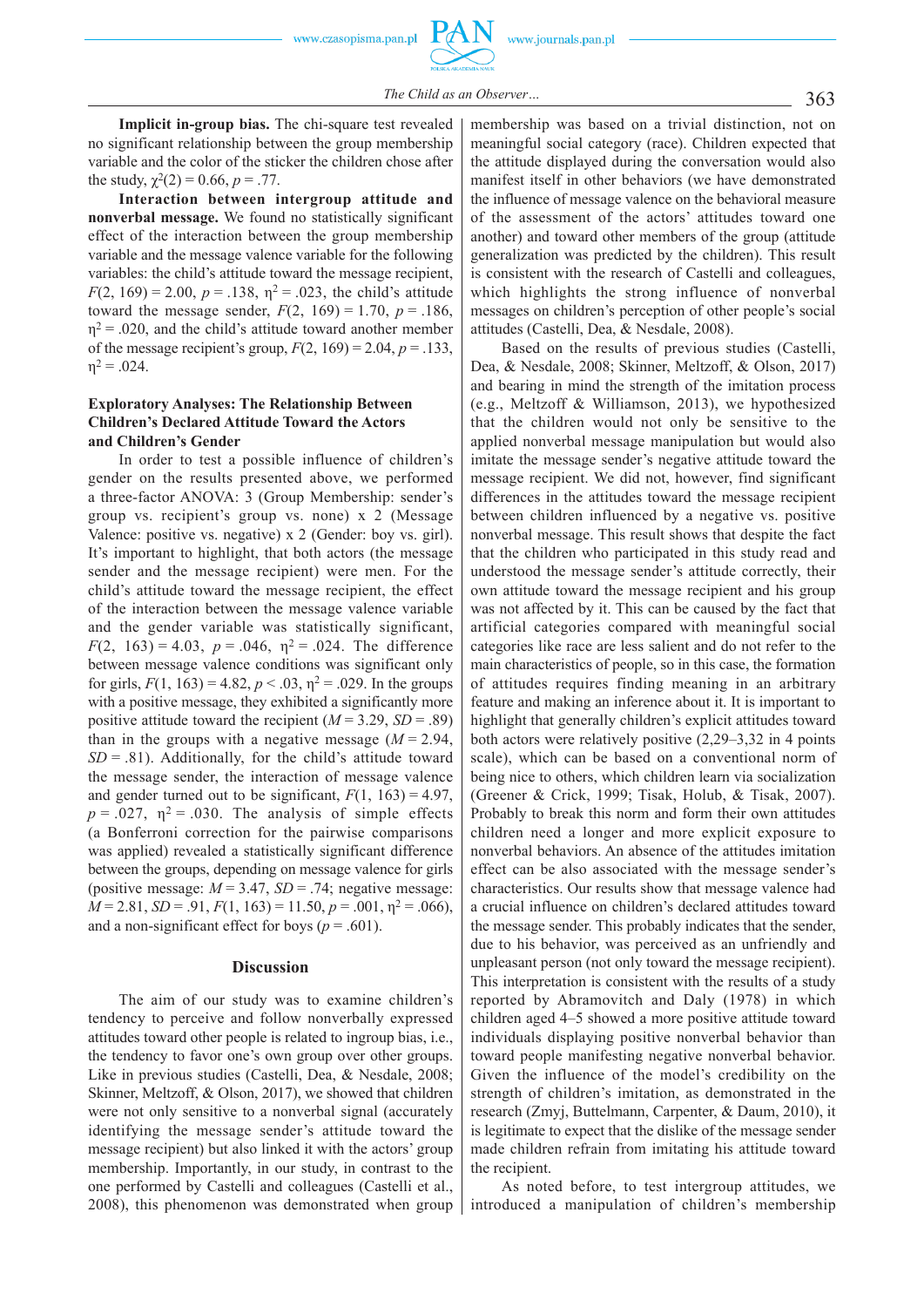

364 *Anna Jurasińska, Marcin Bukowski, Marta Białecka-Pikul*

in particular groups. We found explicit ingroup bias in children belonging to the message sender's group (red group). Children belonging to this group displayed a more positive attitude toward the actor from their own, red group (the message sender), than toward both members of the outgroup (yellow group): the message recipient and a different member of the message recipient's group. We found no ingroup bias in children belonging to the yellow group – they displayed a more positive attitude toward the actor from the yellow group (the message recipient) than toward the actor from the red group (the message sender), but the difference was not significant. The effect of ingroup bias in children belonging to the message sender's group may be linked with the fact that the message sender was more active in the video than the message recipient, which made him more vivid (he spoke and gesticulated more) but also might be perceived as more agentic, competent and perhaps also more powerful, so the children from this group found him more attractive. Moreover, for the children from the yellow group, we found a significant difference in attitudes toward the two members of the yellow group: the message recipient and a different member of the message recipient's group. This can be caused by the fact that the different member of the message recipient's group was new and unfamiliar (he wasn't present in the movie and children saw only his photo). The more positive attitude toward the message recipient than to a new member of his group is consistent with the familiarity effect (Hansen & Wänke, 2009).

It should be noticed that we didn't find implicit ingroup bias (the was none significant difference in stickers' color choosing by children from yellow or red group). This last result may suggest that children insufficiently identified with the teams they had been assigned to, which may stem from the fact that they did not perceive the applied experimental induction of group membership as personally significant. It is also possible that in our study children did not associate stickers with group membership and preferred some colors or shapes regardless of the ingroup-outgroup distinction. This interpretation is consistent with the fact that the majority of the children (60%) chose the red heart or yellow star. This means that the children preferred stickers, which shape matched the typical color. Especially one of these stickers – the red heart was clearly preferred (selected by 37% of all children).

An important difference between the results of our study and the results of previous studies (Castelli, Dea, & Nesdale, 2008; Skinner, Meltzoff, & Olson, 2017) is that ours did not reveal the generalization of the attitude developed toward the message recipient to the entire group. This fact may suggest a difference between the process of categorization based on a socially significant characteristic, such as race, and the categorization based on a nonsignificant characteristic of an artificially formed group.

It should be also noted that in additional analyses that aimed at exploring gender differences, the effect of message valence on the children's attitude toward the message recipient manifested only in the group of girls. Additionally, in the case of the attitude toward the message sender, we

found an interaction between message valence and gender. The use of negative nonverbal messages resulted in a more negative attitude toward both representatives of the groups – the sender and the recipient – only in the group of girls. Girls, to a greater extent than boys, were guided by the valence of non-verbal message. The negative message resulted in their more negative attitude towards both actors (the message sender and the message recipient). The second of the manipulated variables – the group membership – was not significantly related to gender, but a trend indicating its greater importance in boys was noticed. It can, therefore, be assumed that in assessing their attitude towards the characters, boys were more guided by the preference of their own group, while girls – by the observed non-verbal message. An earlier study concerning the influence of nonverbal communication on children's attitudes toward black people revealed no gender differences (Castelli, Dea, & Nesdale, 2008). This is, therefore, a novel and interesting result, but its interpretation should be preceded by checking whether it is an outcome of methodological factors, rather than an outcome of actual gender differences (see Limitations section).

#### **Limitations**

One limitation of our study is related to the attempt to induce the child's ingroup identification. We assumed that we would induce it by clearly informing the children which group they would be assigned to and by having them wear a red or yellow T-shirt during the study. It is possible, however, that these actions were insufficient to induce identification with a particular group in the children. Perhaps ingroup bias would have been stronger if the division into groups had been maintained for a longer period of time.

The second limitation is connected with the exploratory analyses. As noted above, an interesting result we obtained is the influence of nonverbal message manipulation only on the female group of participants. This issue requires further research, mainly due to two methodological aspects of the present study. The first is the unequal sizes of the groups as we did not ensure an equal number of boys and girls in each experimental condition. The other aspect is the gender of the characters evaluated by the children. All three adult representatives of the groups were male, and studies show that there is a link between the participants' gender and the gender of the individuals whose nonverbal communication is assessed (Brey & Shutts, 2015; Castelli, Carraro, Pavan, Murelli, & Carraro, 2012; Hall, 1978). Additionally, it should be stressed that preschool children show a clear bias in favor of their own gender, which manifests itself, among other ways, as a greater focus on information relating their own sex and in remembering this information better (Martin & Ruble, 2004). In sum, it is worth noting that in order to confirm the hypothesis postulating a greater influence of nonverbal messages on the development of personal attitudes in girls, the study should be repeated with the size of groups controlled for and with the actors' gender corresponding to the participants' gender.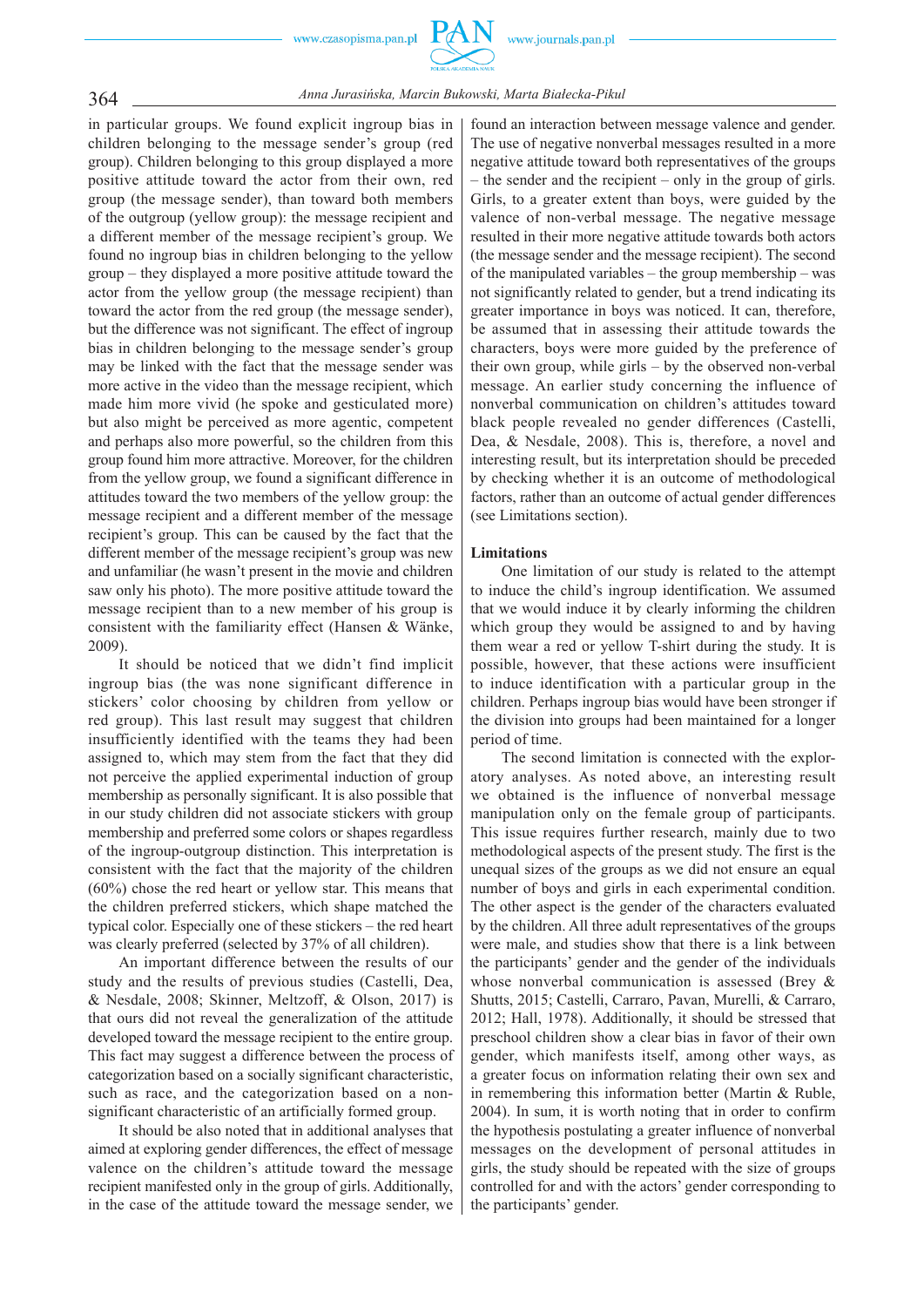

365 *The Child as an Observer…*

Finally, a limitation of our study might be the way data was collected. Because we did not have a possibility to film the experimental sessions, the data was registered life (all answers were marked by the researcher on the test sheet immediately after a child answered a question; verbally, by pointing on a scale or both). The filming of sessions and off-line coding should be applied in future studies.

#### **Conclusions**

To conclude, the results of our study showed that preschool children can read and understand nonverbal bias and link it with the group membership even when it is based on a trivial distinction. However, contrary to previous studies (Skinner, Meltzoff, & Olson, 2017), we showed that in the case of artificial categories, short exposure to nonverbal bias can be insufficient to form their own attitudes in preschool children. Perhaps, longer exposure to novel group categorizations and an older sample of children would be necessary to observe such effects (Files, Casey, & Oleson, 2010). It is important to notice that the studies conducted in MGP allow us to explore fundamental mechanisms of biased attitude formation. According to developmental intergroup theory, those mechanisms together with other factors (like explicit attributions, implicit attributions or essentialist beliefs) may lead from ingroup-bias to the expression of prejudice towards existing social groups (Bigler & Liben, 2007).

In previous research, that was bridging developmental and social psychological perspectives to study formation of children's intergroup attitudes and prejudice acquisition, the role of intergroup experiences and cultural learning was pointed out (see Dunham & Degner, 2010). Still, it seems important to address in more detail the link between basic social categorization processes and the development of attitudes and prejudice amongst preschool children in future research.

Results of our study are important in the context of anti-discrimination education. They show that in order to prevent biases in attitude formation in preschool periods, it is not sufficient to consider the content of verbal messages directed to children. What should also be taken into account is the consistency of the verbal message with nonverbal cues and the role of processes related to social categorization.

#### **References**

- Aboud, F. E. (2003). The formation of in-group favoritism and out-group prejudice in young children: Are they distinct attitudes? *Developmental Psychology*, *39*(1), 48–60. http://dx.doi.org/10.1037/0012- 1649.39.1.48
- Abramovitch, R., & Daly, E. M. (1978). Children's Use of Head Orientation and Eye Contact in Making Attributions of Affiliation. *Child Development*, *49*(2), 519–522. https://doi.org/10.2307/ 1128721
- Allport, G. W. (1954). *The nature of prejudice*. Reading, MA: Addison-Wesley.
- Arthur, A. E., Bigler, R. S., Liben, L. S., Gelman, S. A., & Ruble D. N. (2008). Gender Stereotyping and Prejudice in Young Children: A Developmental Intergroup Perspective. In S. R. Levy, M. Killen (Ed.), *Intergroup attitudes and relations in childhood through adulthood* (pp. 66–86). Oxford University Press.
- Bandura, A. (1969). Social-Learning Theory Of Identificatory Processes. In D. A. Goslin, *Handbook of socialization theory and research*  (pp. 213–262). Chicago: Rand McNally
- Bigler, R. S., & Liben, L. (2007). Developmental Intergroup Theory. *Current Directions in Psychological Science*, *16*(3), 162–166. http:// dx.doi.org/10.1111/j.1467-8721.2007.00496.x
- Brewer, M., & Silver, M. (1978). Ingroup bias as a function of task characteristics. *European Journal of Social Psychology*, *8*(3), 393–400. http://dx.doi.org/10.1002/ejsp.2420080312
- Brewer, M. B. (1999). The Psychology of Prejudice: Ingroup Love and Outgroup Hate? *Journal of Social Issues*, *55*(3), 429–444. https:// doi.org/10.1111/0022-4537.00126
- Brey, E., & Shutts, K. (2015). Children Use Nonverbal Cues to Make Inferences About Social Power. *Child Development*, *86*(1), 276–286. https://doi.org/10.1111/cdev.12334
- Brown, R., Tajfel, H., & Turner, J. (1980). Minimal group situations and intergroup discrimination: Comments on the paper by Aschenbrenner and Schaefer. *European Journal of Social Psychology*, *10*(4), 399–414. https://doi.org/10.1111/cdev.12334
- Castelli, L., Carraro, L., Pavan, G., Murelli, E., & Carraro, A. (2012). The Power of the Unsaid: The Influence of Nonverbal Cues on Implicit Attitudes. *Journal of Applied Social Psychology*, *42(6)*, 1376–1393. https://doi.org/10.1111/j.1559-1816.2012.00903.x
- Castelli, L., De Dea, C., & Nesdale, D. (2008). Learning Social Attitudes: Children's Sensitivity to the Nonverbal Behaviors of Adult Models During Interracial Interactions. *Personality and Social Psychology Bulletin*, *34*(11), 1504–1513.
- Dunham, Y., Baron, A., & Carey, S. (2011). Consequences of "Minimal" Group Affiliations in Children. *Child Development*, 82(3), 793-811. http://dx.doi.org/10.1111/j.1467-8624.2011.01577.x
- Dunham, Y., & Degner, J. (2010). Origins of intergroup bias: Developmental and social cognitive research on intergroup attitudes. *European Journal of Social Psychology*, *40*(4), 563–568. https://doi. org/10.1002/ejsp.758
- Files, J. S., Casey, C. M., & Oleson, K. C. (2010). Intergroup bias in children: Development and persistence. *European Journal of Social Psychology*, *40*(4), 671–678. https://doi.org/10.1002/ejsp.734
- Fridland, E., & Moore, R. (2015). Imitation reconsidered. *Philosophical Psychology*, *28*(6), 856–880. https://doi.org/10.1080/09515089.201 4.942896
- Greenberg, J., Landau, M., Kosloff, S., & Solomon, S. (2009). How Our Dreams of Death Transcendence Breed Prejudice, Stereotyping, and Conflict. In T. D. Nelson. *Handbook of prejudice, stereotyping, and discrimination* (pp. 309–332). New York: Psychology Press.
- Greener, S., & Crick, N. R. (1999). Normative beliefs about prosocial behavior in middle childhood: What does it mean to be nice? *Social Development*, *8*(3), 349–363. https://doi.org/10.1111/1467- 9507.00100
- Hall, J. A. (1978). Gender Effects in Decoding Nonverbal Cues. *Psychological Bulletin*, *85*(4), 845–857. http://dx.doi.org/10.1037/0033- 2909.85.4.845
- Hansen, J., & Wänke, M. (2009). Liking what's familiar: The importance of unconscious familiarity in the mere-exposure effect. *Social cognition*, *27*(2), 161–182. https://doi.org/10.1521/soco.2009.27.2.161
- Heyes, C. M. (2013). Imitation associative and context-dependent. In W. Prinz, M. Beisert, & A. Herwig (Eds.), *Action Science: Foundations of an Emerging Discipline* (pp. 309–332). MIT Press.
- Heyes, C. (2016). Homo imitans? Seven reasons why imitation couldn't possibly be associative. *Phil. Trans. R. Soc. B*, 371: 20150069. https://doi.org/10.1098/rstb.2015.0069
- Lyons, D. E., Young, A. G., & Keil, F. C. (2007). The hidden structure of overimitation. *Proceedings of the National Academy of Sciences*, *104*(50), 19751–19756. https://doi.org/10.1073/pnas.0704452104
- Levy, S. R., & Hughes, J. M. (2009). Development of racial and ethnic prejudice among children. In T. D. Nelson, *Handbook of prejudice, stereotyping, and discrimination* (pp. 23–39). New York: Psychology Press.
- Martin, C. L., & Ruble, D. (2004). Children's search for gender cues: Cognitive perspectives on gender development. *Current Directions in Psychological Science*, *13*(2), 67–70. https://doi.org/10.1111/ j.0963-7214.2004.00276.x
- Meltzoff, A. N., & Williamson, R. A. (2013). Imitation: Social, cognitive, and theoretical perspectives. In P. D. Zelazo (Ed.), *Oxford library of psychology. The Oxford handbook of developmental psychology*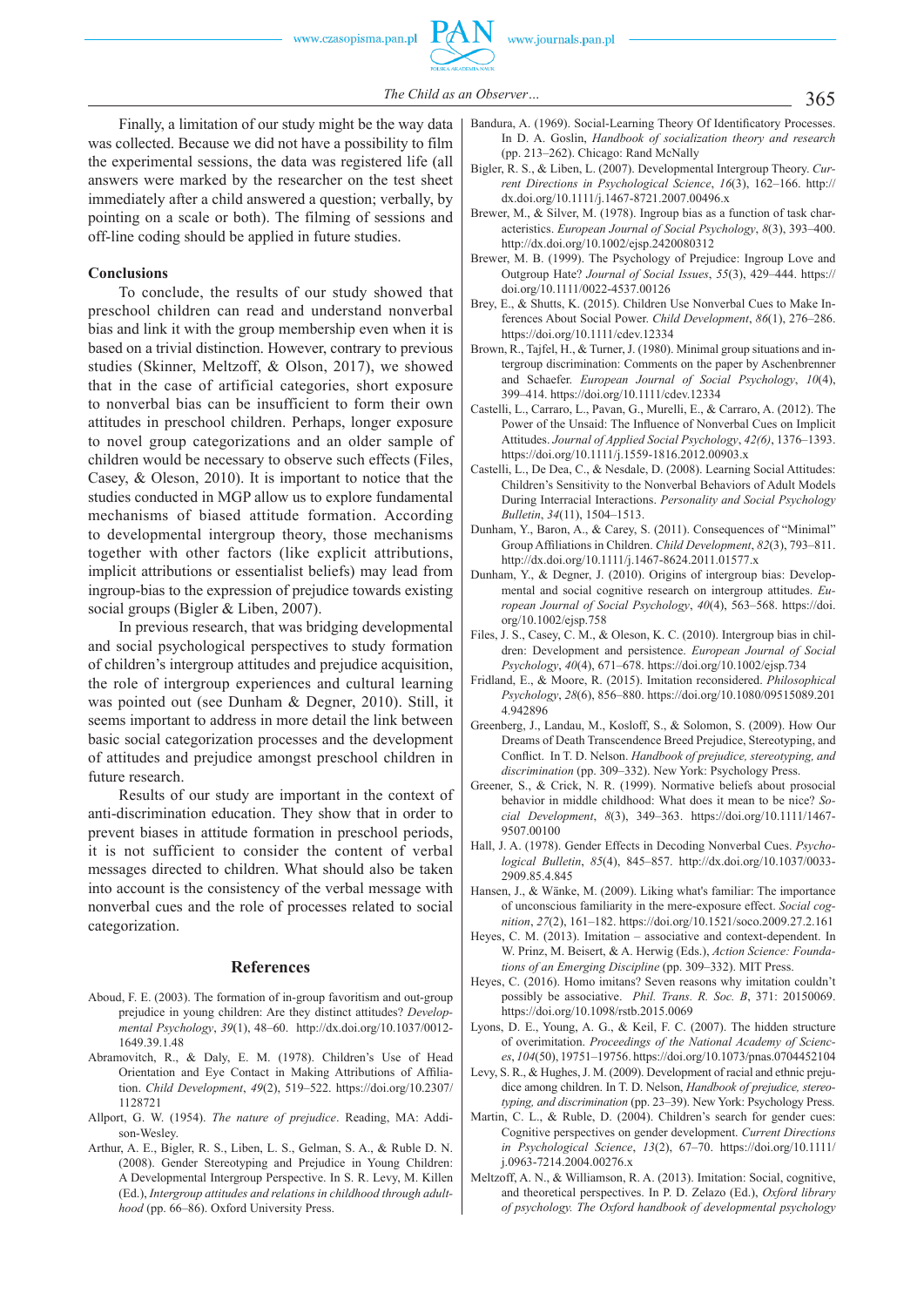

366 *Anna Jurasińska, Marcin Bukowski, Marta Białecka-Pikul*

*(Vol. 1): Body and mind* (pp. 651–682). New York, NY, US: Oxford University Press.

- Noller, P. (1986). Sex Differences In Nonverbal Communication: Advantage Lost Or Supremacy Regained? *Australian Journal of Psychology*, *38*(1), 23–32. https://doi.org/10.1080/00049538608256414
- Over, H., & Carpenter, M. (2012). Putting the social into social learning: Explaining both selectivity and fidelity in children's copying behavior. *Journal of Comparative Psychology*, *126*(2), 182–192. http:// dx.doi.org/10.1037/a0024555
- Patterson, M., & Bigler, R. (2006). Preschool Children's Attention to Environmental Messages About Groups: Social Categorization and the Origins of Intergroup Bias. *Child Development*, *77*(4), 847–860. http://dx.doi.org/10.1111/j.1467-8624.2006.00906.x
- Paulus, M., Hunnius, S., Vissers, M., & Bekkering, H. (2011). Imitation in infancy: Rational or motor resonance? *Child Development*, *82*(4), 1047–1057. https://doi.org/10.1111/j.1467-8624.2011.01610.x
- Repacholi, B., & Meltzoff, A. (2007). Emotional Eavesdropping: Infants Selectively Respond to Indirect Emotional Signals. *Child Development*, *78*(2), 503–521. http://dx.doi.org/10.1111/j.1467-8624.2007. 01012.x
- Rosip, J. C., & Hall, J. A. (2004). Knowledge of nonverbal cues, gender, and nonverbal decoding accuracy. *Journal of Nonverbal Behavior*, *28*(4), 267–286. https://doi.org/10.1007/s10919-004-4159-6
- Skinner, A., Meltzoff, A., & Olson, K. (2016). "Catching" Social Bias. *Psychological Science*, *28*(2), 216–224. http://dx.doi.org/10.1177/ 0956797616678930
- Stephens, G., & Matthews, D. (2014). The communicative infant from 0–18 months. The social-cognitive foundations of pragmatic development. In D. Matthews (Ed.), *Pragmatic Development in First Language Acquisition* (pp. 13–36). Amsterdam: John Benjamins
- Tajfel, H., Turner, J. C. (1979). An integrative theory of intergroup conflict. In W. G. Austin S. Worchel (Ed.), *The social psychology of intergroup relations* (pp. 33–47). Monterey, CA: Brooks-Cole.
- Tisak, M. S., Holub, S. C., & Tisak, J. (2007). What nice things do boys and girls do? Preschoolers' perspectives of peers' behaviors at school and at home. *Early Education and Development*, *18*(2), 183–199. https://doi.org/10.1080/10409280701282686
- Tomasello, M. (1999). *The cultural origins of human cognition*. London: Harvard University Press.
- Weisbuch, M., & Ambady, N. (2008). Non-conscious routes to building culture: Nonverbal components of socialization. *Journal of Consciousness Studies*, *15*(10–11), 159–183.
- Zmyj, N., Buttelmann, D., Carpenter, M., & Daum, M. (2010). The reliability of a model influences 14-month-olds' imitation. *Journal of Experimental Child Psychology*, *106*(4), 208–220. http://dx.doi. org/10.1016/j.jecp.2010.03.002